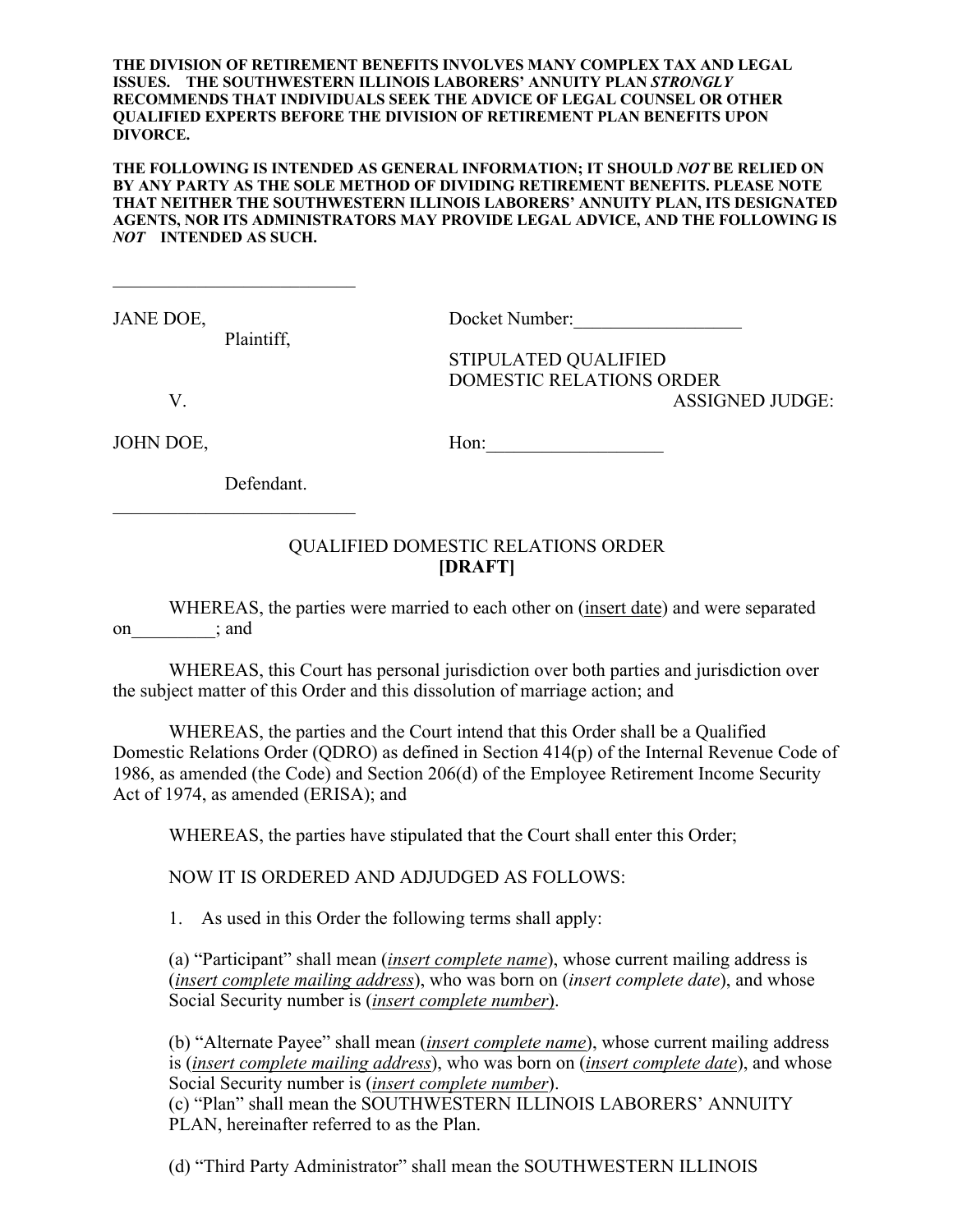LABORERS' ANNUITY FUND OFFICE, 100 North 17th Street, Belleville, Illinois, 62226.

This Order hereby creates and recognizes the existence of the Alternate Payee's right to receive (insert all or a portion) of the benefits payable to the Participant from the Plan as set forth below: (*The following is merely an example of different methods of dividing retirement benefits under the Plan; the advice of legal counsel or another qualified expert should be sought before determining whether it is applicable.*)

2. (a) The Alternate Payee is hereby awarded from the Plan as (*insert his or her*) sole and separate property (*insert percentage*) percentage of the Participant's account balance in the Plan as of the last day of the month of *(insert month*), 20 , or the Plan valuation date closest to that date (Optional Provision: plus any earnings or losses attributable to such amount until the valuation date before the date of distribution to the Alternate Payee). [*Alternate Provision*: The Alternate Payee is awarded from the Plan as his or her sole and separate property (*insert specific dollar amount*).]

(b) The Alternate Payee's distribution shall be allocated pro rata among the Participant's

funds in the Plan.

(c) The Alternate Payee's distribution shall be made in the form of a lump-sum payment, which shall be distributed as soon as administratively feasible after the approval of this Order as a QDRO.

3. The Participant and the Alternate Payee shall each be responsible for his or her own federal, state, and local income taxes or other taxes attributable to distributions from the Plan that are received by the Participant and the Alternate Payee, respectively.

4. In the event of the death of the Alternate Payee before (*insert his or her*) distribution from the Plan, but after this Order has been adjudicated by the Court as a QDRO, the amount set forth in Provision(s) (*insert 2(a*) shall be payable to the Alternate Payee's designated beneficiary, (*insert complete name, mailing address, and Social Security number*). In the event that the beneficiary predeceases the Alternate Payee or that the Alternate Payee fails to designate a beneficiary, the benefit shall be paid to the Alternate Payee's estate.

5. The parties shall cause a copy of this Order to be served on the Plan's Third Party Administrator for the Plan forthwith. This Order shall remain in effect until further order of this Court or its terms and obligations have been discharged by the distribution of benefits from the Plan.

6. Nothing contained in this Order shall be construed to require the Plan or Plan's Third Party Administrator to:

(a) Provide to the Alternate Payee any type or form of benefit or any option not otherwise available to the Participant under the Plan.

(b) Provide to the Alternate Payee increased benefits (determined on the basis of actuarial value) not available to the Participant; or

(c) Pay any benefits to the Alternate Payee that are required to be paid to another alternate payee under another order previously determined by the Plan to be a QDRO.